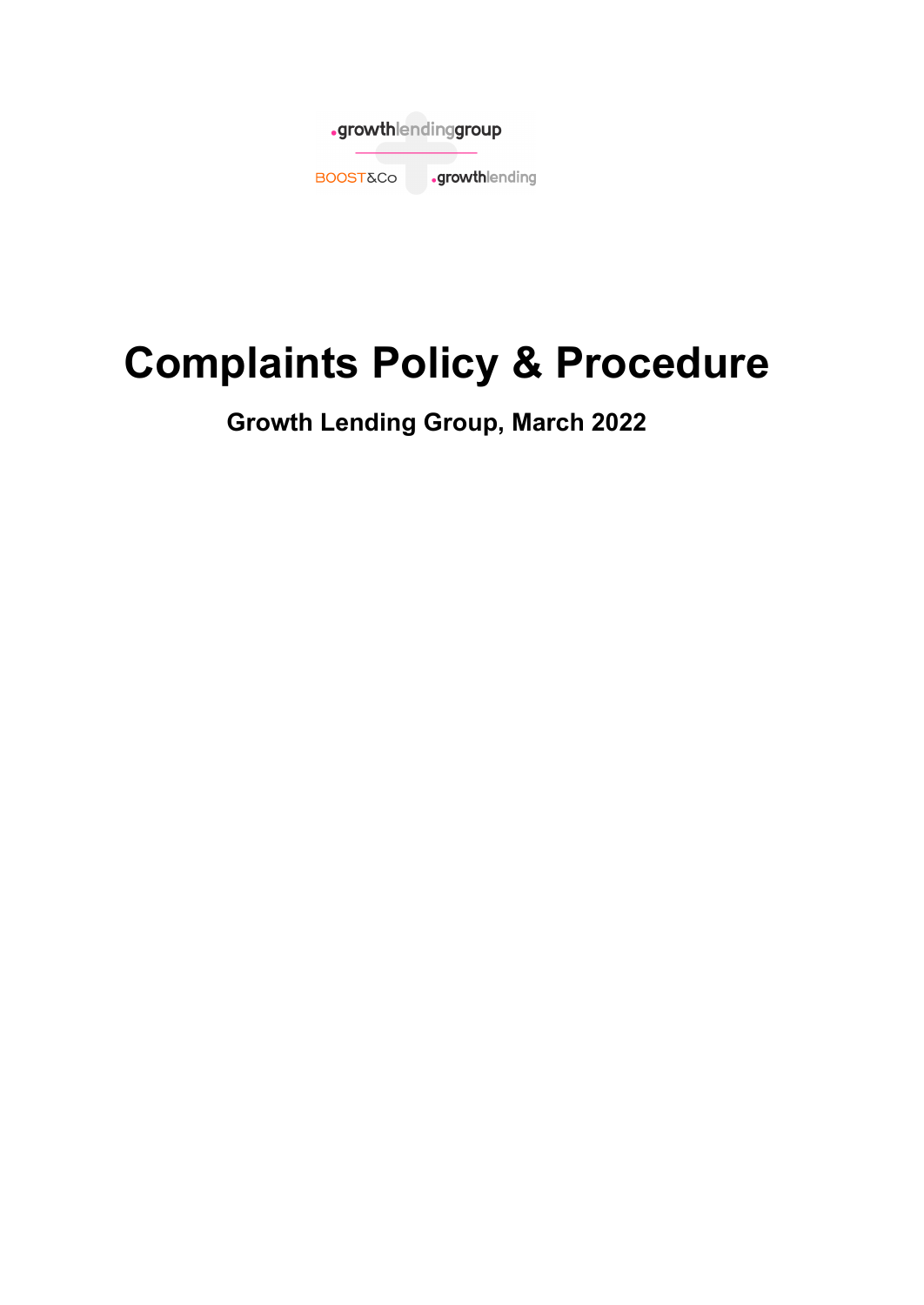#### **Contents**

| 1              | <b>Introduction</b>                  | 3            |
|----------------|--------------------------------------|--------------|
| $\mathbf 2$    | <b>Application</b>                   | $\mathbf{3}$ |
|                | 2.1<br>Definition of Complaint       | 3            |
| 3              | <b>Receiving Complaints</b>          | 3            |
| 4              | <b>Acknowledging Complaints</b>      | $\mathbf{3}$ |
| 5              | <b>Investigating Complaints</b>      | $\mathbf{3}$ |
|                | <b>BOOST&amp;Co Limited</b><br>5.1   |              |
|                | 5.2<br><b>Complaint Analysis</b>     | 4            |
| 6              | <b>Resolving complaints</b>          |              |
|                | 6.1<br><b>Growth Lending Limited</b> | 4            |
| $\overline{7}$ | <b>Closing Complaints</b>            | 4            |
| 8              | Record-keeping                       | 5            |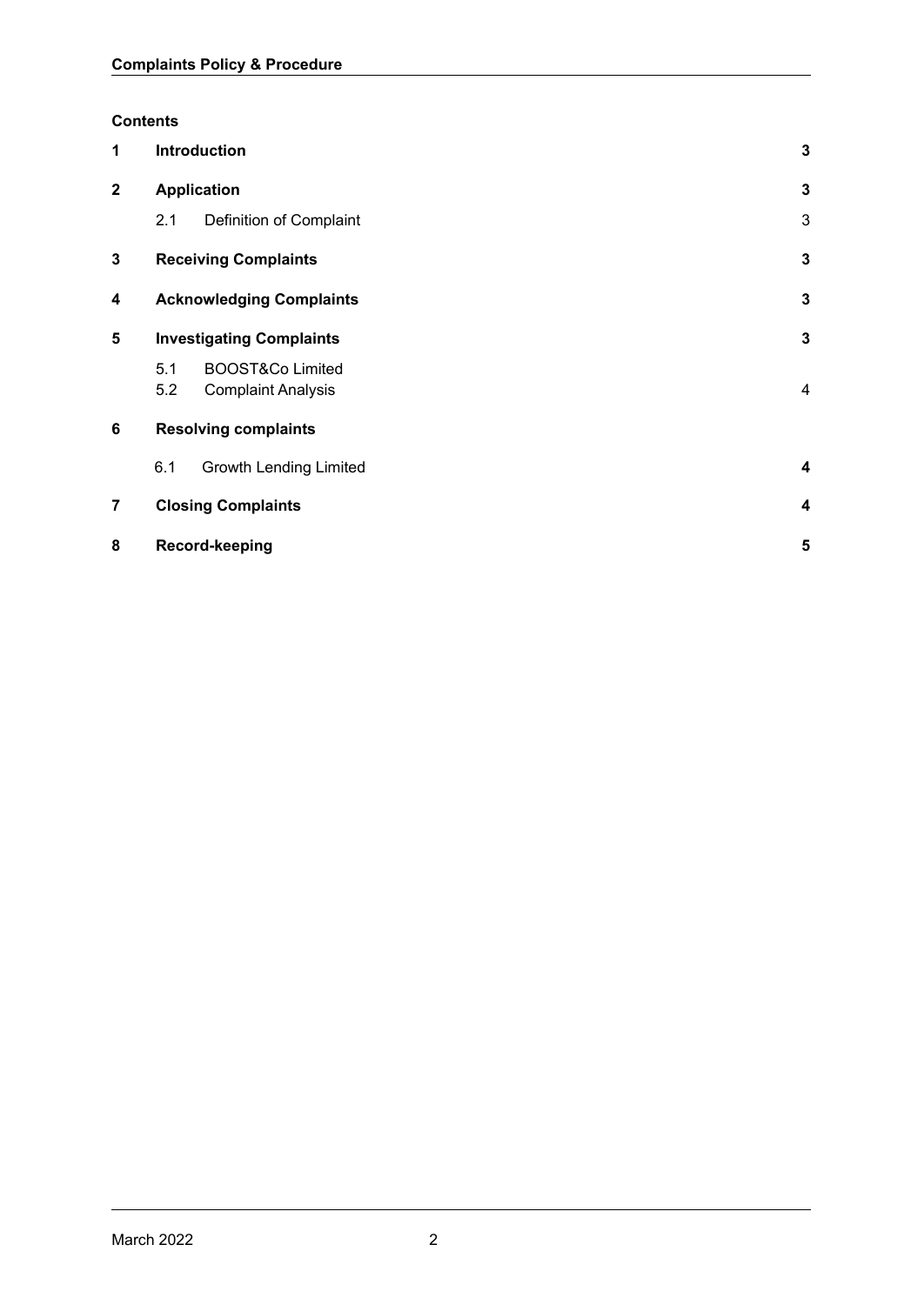# <span id="page-2-0"></span>**1 Introduction**

This document sets out the complaints handling process for BOOST&Co Limited and Growth Lending Limited (collectively Growth Lending Group - "GLGL" or "Group"). As an FCA regulated entity BOOST&Co Limited is required to demonstrate compliance with the FCA Sourcebook DISP.

In order to ensure that all GLGL entities are held to the same standards, we have decided to adopt the same expectation levels across the Group and abide by the Principle 6 of the FCA's Principles for Businesses which stipulates that "A firm must pay due regard to the interests of its customers and treat them fairly".

# <span id="page-2-1"></span>**2 Application**

GLGL deals with institutional investors and Small Businesses (as set out in DISP 2.7). We have taken a commercial decision to deal with any complaint received from a client in accordance with the below policy. As a firm we are committed to treat all our customers fairly and we will seek to respond to all received complaints promptly and fairly.

#### <span id="page-2-2"></span>**2.1 Definition of Complaint**

A complaint is any oral or written expression of dissatisfaction, whether justified or not, from, or on behalf of, a person about the provision of, or failure to provide, a financial service or a redress determination which which alleges that the complainant has suffered (or may suffer) financial loss, material distress or material inconvenience*.*

# <span id="page-2-3"></span>**3 Receiving Complaints**

A complaint may be made by letter, fax, email, telephone or in person. If we receive a verbal complaint, the employee receiving the complaint will make a note of the substance of the complaint as soon as possible.

All complaints will be referred to our Compliance Manager for action. In the event that the Compliance Manager is the subject matter of the complaint, the complaint will be referred to another member of senior management.

## <span id="page-2-4"></span>**4 Acknowledging Complaints**

Upon receiving a complaint we will issue a written acknowledgement within 24 hours and thereafter we will inform the complainant of the progress and the measures taken for the complaint's resolution.

## <span id="page-2-5"></span>**5 Investigating Complaints**

We will investigate any complaint fairly, consistently and promptly and keep the complainant informed of the progress of the measures we are taking to resolve their complaint. We will assess the specific circumstances surrounding a complaint by reviewing all appropriate records and speaking to the concerned individuals.

After a thorough analysis we will determine whether the complaint should be upheld, and (if appropriate) determine remedial action and/or redress.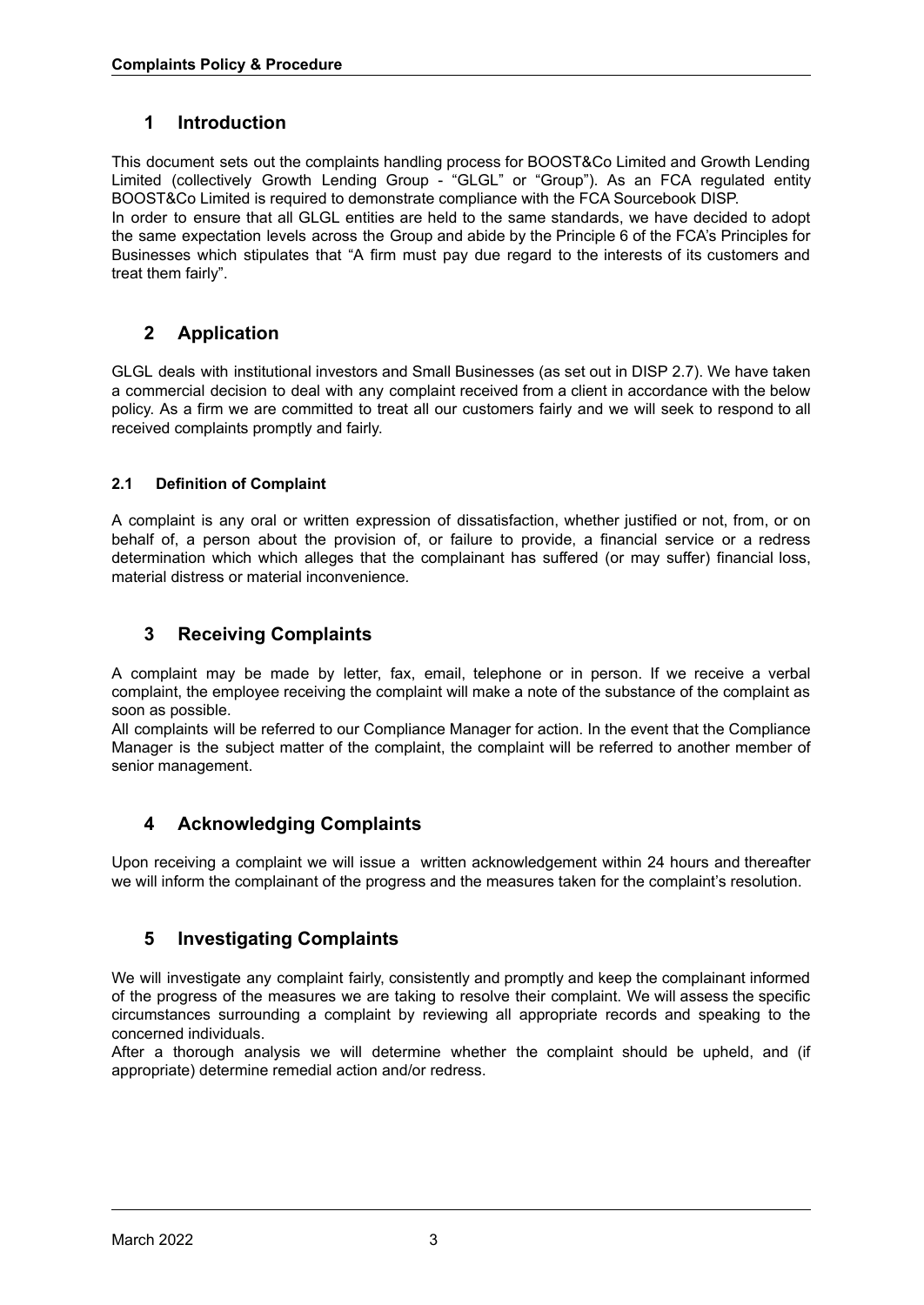#### **5.1 BOOST&Co Limited**

For the complaints relating to BOOST&Co Limited the criteria that may be considered when determining whether a complaint should be upheld include:

- whether we have breached a rule set out by the FCA for example, we have not set out past performance data in marketing material in the manner prescribed by the FCA; or, we have not fully considered the suitability of a product before recommending it to the complainant;
- whether we have acted unreasonably for example, we have given the complainant an unreasonably short deadline to consider the merits of an investment prior to investing;
- whether we have received similar complaints from other complainants, perhaps indicating a systems or processes failure on our part; and
- any relevant FCA quidance.

#### <span id="page-3-0"></span>**5.2 Complaint Analysis**

We must identify and remedy any recurring or systemic problems and therefore minimise the risk of compliance failures, for example, by:

- analysing the causes of individual complaints so as to identify root causes common to types of complaint;
- considering whether such root causes may also affect other processes or products, including those not directly complained of;
- correcting, where reasonable to do so, such root causes.

Where we identify recurring or systemic problems, we will consider whether other customers may have suffered detriment from, or been potentially disadvantaged by, such problems but who have not complained. If so, we will take appropriate and proportionate measures to ensure that those customers are given appropriate redress or a proper opportunity to obtain it.

We will provide management information on the causes of complaints and the products and services complaints relate to, including information about complaints that are resolved by the firm by close of business on the business day following receipt. Senior Management will also be informed of recurring or systemic problems.

## <span id="page-3-1"></span>**6 Resolving complaints**

Within five weeks of us receiving the complaint we will send either:

- a final response which will accept the complaint and, where appropriate, offer redress or reject the complaint and provide reasons for doing so;
- a written response which will explain why we are not yet in a position to resolve the complaint and indicate a new deadline for a final response.

Within five weeks of us receiving the complaint from a Small Business (as set out in DISP 2.7)<sup>1</sup> we will send either:

● a final written response which will accept the complaint and, where appropriate, offer redress or reject the complaint and provide reasons for doing so. The final written response will include a copy of the Financial Ombudsman Service's (FOS) standard explanatory leaflet<sup>2</sup>, provide the website address of the FOS and refer the complainant to the FSO if they remain dissatisfied with the received response.

<sup>1</sup> <https://www.handbook.fca.org.uk/handbook/DISP/1/1.html>

<sup>2</sup> <https://www.financial-ombudsman.org.uk/businesses/resolving-complaint/ordering-leaflet/leaflet>